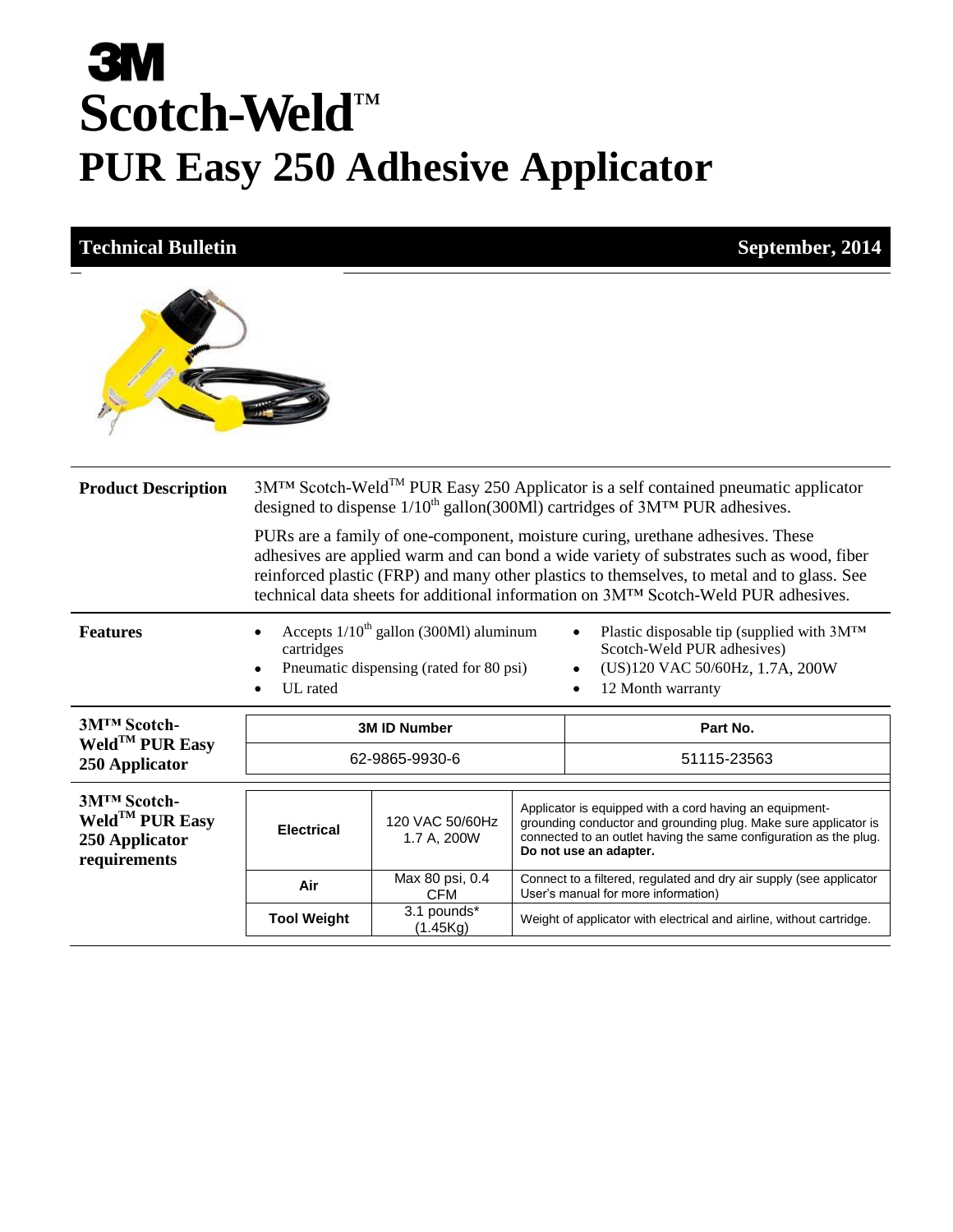| <b>Repair/Replacement</b> |                            | 3M™ Scotch-Weld <sup>™</sup> PUR Easy 250 Applicator |                        |                |                                                       |
|---------------------------|----------------------------|------------------------------------------------------|------------------------|----------------|-------------------------------------------------------|
| <b>Parts</b>              |                            |                                                      |                        |                |                                                       |
|                           |                            | <b>Nozzle Housing</b>                                | End Cap<br>(4)         |                |                                                       |
|                           | (7)<br><b>End Cap Seal</b> |                                                      |                        |                |                                                       |
|                           | Shroud (11)                |                                                      |                        |                |                                                       |
|                           |                            |                                                      |                        | Swivel<br>(10) |                                                       |
|                           |                            |                                                      |                        |                |                                                       |
|                           |                            |                                                      |                        |                |                                                       |
|                           | <b>Wire Stand</b><br>(6)   |                                                      |                        |                |                                                       |
|                           |                            |                                                      | On/Off Switch          |                |                                                       |
|                           |                            | Air Valve/Assembly<br>(2)                            | (8)                    |                |                                                       |
|                           |                            |                                                      | <b>Air Supply Line</b> |                |                                                       |
|                           |                            |                                                      | (1)                    | Coupler        |                                                       |
|                           |                            |                                                      |                        | (3)            |                                                       |
|                           |                            |                                                      |                        |                |                                                       |
|                           |                            |                                                      |                        |                |                                                       |
|                           |                            |                                                      | Power Cord             |                |                                                       |
|                           |                            |                                                      | (9)                    |                |                                                       |
|                           | Item#                      | <b>Part Description</b>                              | <b>3M ID Number</b>    | Part No.       | <b>Comments</b>                                       |
|                           | 1                          | Air supply line                                      | 62-9895-0005-3         | 21200-89479    |                                                       |
|                           |                            |                                                      |                        |                | See installation guide<br>provided with Air Valve     |
|                           | $\sqrt{2}$                 | Air Valve Trigger                                    | 62-9845-0009-0         | 48011-57410    | Trigger for installation                              |
|                           |                            |                                                      |                        |                | information.                                          |
|                           |                            |                                                      |                        |                |                                                       |
|                           |                            |                                                      |                        |                |                                                       |
|                           | $\mathbf{3}$               | <b>Coupler Filter</b>                                | 62-9895-0001-2         | 21200-89475    |                                                       |
|                           |                            |                                                      |                        |                |                                                       |
|                           | $\overline{4}$             | End Cap                                              | 62-9895-0003-8         | 21200-89476    |                                                       |
|                           |                            |                                                      |                        |                | Seal is located inside of                             |
|                           | $\overline{5}$             | End Cap Seal                                         | 62-9895-0004-6         | 21200-89477    | end cap. See installation<br>guide provided with seal |
|                           |                            |                                                      |                        |                | for installation                                      |
|                           |                            |                                                      |                        |                | information.                                          |
|                           | 6                          | Wire Stand                                           | 62-9895-0033-5         | 21200-89483    |                                                       |
|                           |                            | Nozzle                                               |                        |                | Stk # also includes Item<br>#11 nozzle shroud.        |
|                           | $\overline{7}$             | Housing/shroud kit                                   | 62-9865-9950-4         | 51115-25783    | (Replaces stk# 62-9845-                               |
|                           |                            |                                                      |                        |                | $(0030-6)$                                            |
|                           |                            |                                                      |                        |                | See installation guide                                |
|                           | 8                          | On/off Switch                                        | 62-9895-0024-4         | 21200-89482    | provided with on/off<br>switch for installation       |
|                           |                            |                                                      |                        |                | information                                           |
|                           | $9\,$                      | Power Cord                                           | 62-9895-0021-0         | 21200-89481    |                                                       |
|                           |                            |                                                      |                        |                | (Quick Dump valve old                                 |
|                           |                            |                                                      |                        |                | stk# 62-9895-0020-2)<br>See installation guide        |
|                           | 10                         | <b>Swivel Connector</b>                              | 62-9845-9934-0         | 48011-58298    | provided with swivel                                  |
|                           |                            |                                                      |                        |                | connector for installation                            |
|                           |                            |                                                      |                        |                | information.                                          |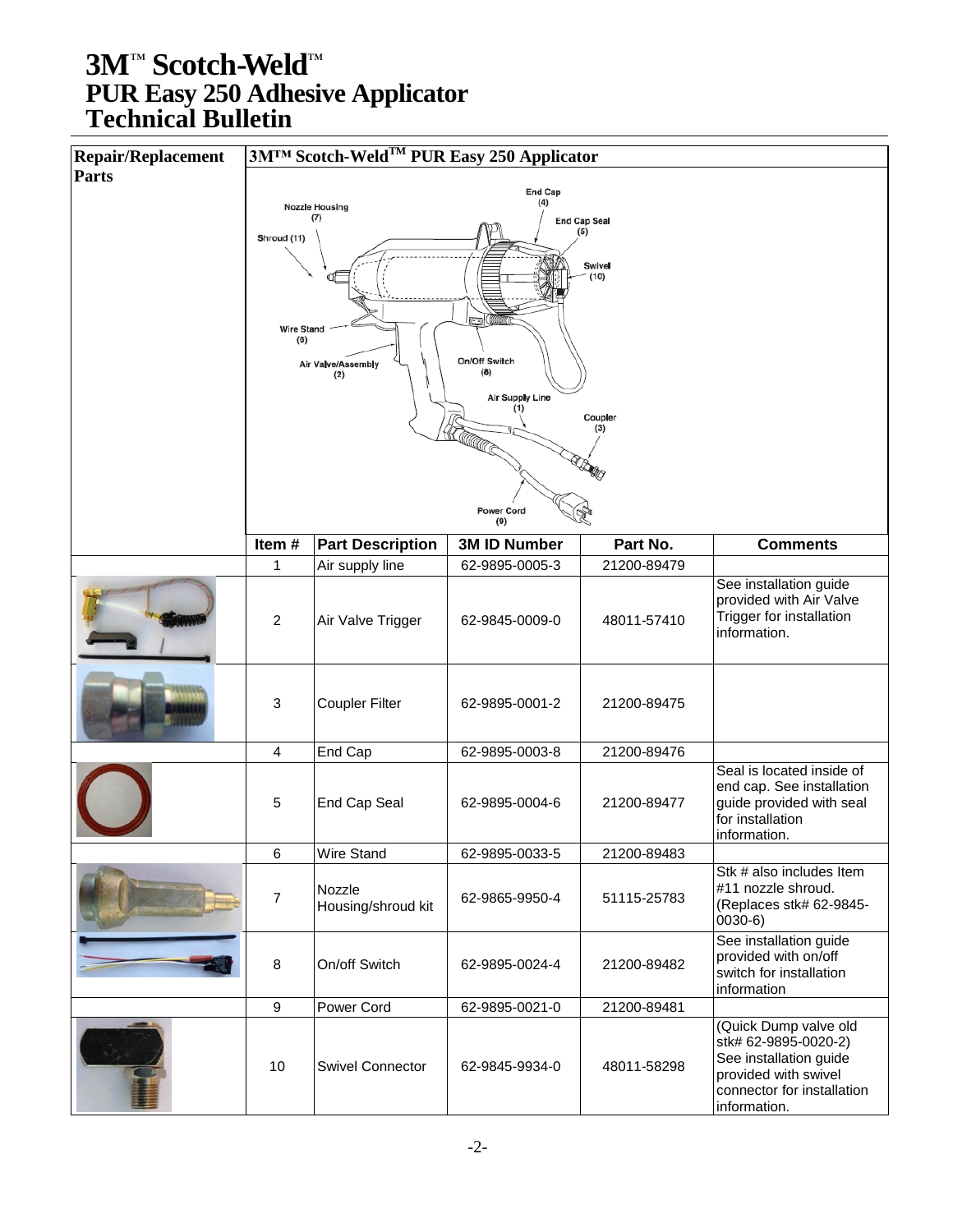| <b>Repair/Replacement</b><br><b>Parts Continued</b>                 | Item#        | <b>Part Description</b>                                                                                                                                                                                                                                                                                                                                                                                                                                                                                                                                                                               | <b>3M ID Number</b> | Part No.    | <b>Comments</b>                                 |
|---------------------------------------------------------------------|--------------|-------------------------------------------------------------------------------------------------------------------------------------------------------------------------------------------------------------------------------------------------------------------------------------------------------------------------------------------------------------------------------------------------------------------------------------------------------------------------------------------------------------------------------------------------------------------------------------------------------|---------------------|-------------|-------------------------------------------------|
|                                                                     | 11           | Nozzle Shroud                                                                                                                                                                                                                                                                                                                                                                                                                                                                                                                                                                                         | 62-9845-0029-8      | 48011-58320 | 3 shrouds per bag, 1 bag<br>per case            |
|                                                                     | Not<br>shown | Disposable plastic<br>tip                                                                                                                                                                                                                                                                                                                                                                                                                                                                                                                                                                             | 78-8132-7930-0      |             | Can only be order by 3M<br>Sales Representative |
| <b>Nozzle Shroud</b><br>adjustment with<br><b>Disposable Nozzle</b> | shroud.      | Attached a disposable nozzle onto a 3M™ Scotch-Weld™ PUR Easy 250 or PUR<br>Adhesive cartridge and load into the $3M^{TM}$ Easy 250 applicator. With the cartridge<br>loaded the tip of the disposable nozzle should extend past the shroud by<br>approximately 1/16". If the tip of the disposable nozzle is not adjusted correctly loose<br>set screw located on the side of the nozzle housing (see diagram below). Then adjust<br>the shroud either in or out until the tip of the disposable nozzle is protruding<br>approximately 1/16" beyond the shroud as shown. Tighten set screw to secure |                     |             | /16"<br>Disposable tip<br>Set screw             |

| 3M™ Scotch-Weld™<br><b>PUR Accessories</b> | <b>Part Description</b>                                                                     | 3M <sub>ID</sub><br><b>Number</b> | Part No.    | <b>Comments</b>                                                                                                                                 |
|--------------------------------------------|---------------------------------------------------------------------------------------------|-----------------------------------|-------------|-------------------------------------------------------------------------------------------------------------------------------------------------|
|                                            | 3M™ Scotch-Weld™<br>PUR Easy 250<br>Cartridge Preheater                                     | 62-9865-9930-6                    | 51115-23564 | Used to preheat up to 4-1/10 gallon<br>cartridges at a time.                                                                                    |
|                                            | 3M™ Hot Melt<br>Applicator Foot Pedal<br>Assembly 9277                                      | 62-9277-9930-4                    | 21200-82278 | Can be used with Benchmount<br>bracket assembly for hands free<br>operation of 3M™ Scotch-<br>Weld™Easy 250 applicator                          |
|                                            | 3M™ Scotch-Weld™<br>Polyurethane Reactive<br>Adhesive Benchmount<br><b>Bracket Assembly</b> | 62-9895-9950-1                    | 21200-30086 | Comes with Bracket only does<br>not include stand shown in<br>picture. Allows for hands free<br>operation when used with foot<br>pedal assembly |
|                                            | <b>Main Nozzle</b>                                                                          | 62-9895-0018-6                    | 21200-89515 | Not for use with disposable<br>plastic nozzle. Does not include<br>valve, tip or tip cap.                                                       |
|                                            | Main Nozzle Assembly                                                                        | 62-9895-0019-4                    | 21200-89514 | Not for use with disposable<br>plastic nozzle. Includes valve,<br>$tip(0.090")$ and tip cap.                                                    |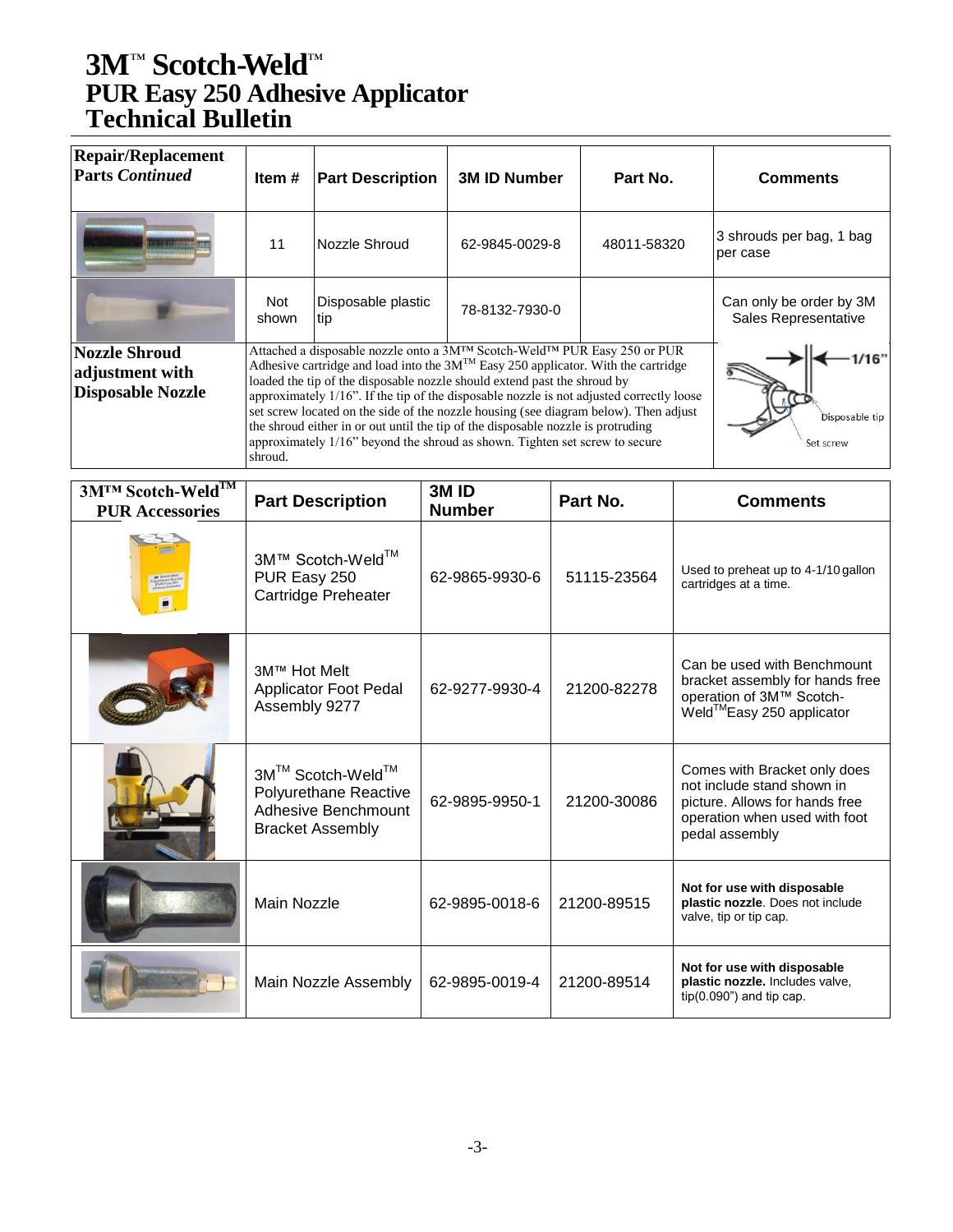| 3M™ Scotch-Weld™<br><b>PUR Accessories</b><br><b>Continued</b> | <b>Part Description</b>                                                                                                                                     | 3M <sub>ID</sub><br><b>Number</b> | Part No.                                                                   |              | <b>Comments</b>                                                                                                                       |  |
|----------------------------------------------------------------|-------------------------------------------------------------------------------------------------------------------------------------------------------------|-----------------------------------|----------------------------------------------------------------------------|--------------|---------------------------------------------------------------------------------------------------------------------------------------|--|
|                                                                | Valve                                                                                                                                                       | 62-9773-0012-8                    | 21200-83730                                                                | information. | Use with main nozzle assembly 62-<br>9895-0018-6 or 62-9895-0019-4.<br>See installation guide provided<br>with valve for installation |  |
|                                                                | Low Flow tip -0.062"<br>orifice                                                                                                                             | 62-9895-0016-0                    | 21200-89472                                                                |              | 3 tips per bag, 1 bag per case. Use<br>with main nozzle assembly 62-<br>9895-0018-6 or 62-9895-0019-4.                                |  |
|                                                                | Extension tip - 0.072"<br>orifice                                                                                                                           | 62-9895-0015-2                    | 21200-89471                                                                |              | 3 tips per bag, 1 bag per case. Use<br>with main nozzle assembly 62-<br>9895-0018-6 or 62-9895-0019-4.                                |  |
|                                                                | Tip - 0.090" orifice                                                                                                                                        | 62-9773-0013-6                    | 21200-87191                                                                |              | 3 tips per bag, 1 bag per case. Use<br>with main nozzle assembly 62-<br>9895-0018-6 or 62-9895-0019-4.                                |  |
|                                                                | High Flow tip $- 0.125$ "<br>orifice                                                                                                                        | 62-9895-0017-8                    | 21200-89473                                                                |              | 3 tips per bag, 1 bag per case. Use<br>with main nozzle assembly 62-<br>9895-0018-6 or 62-9895-0019-4.                                |  |
|                                                                | Tip Cap                                                                                                                                                     | 62-9773-0014-4                    | 21200-87194                                                                |              | 3 caps per bag, 1 bag per case.<br>Use with main nozzle assembly 62-<br>9895-0018-6 or 62-9895-0019-4.                                |  |
| 3MTM Scotch-                                                   | PURs - Easy 250 (yellow labels)                                                                                                                             |                                   |                                                                            |              | <b>PURs (Purple labels)</b>                                                                                                           |  |
| $Weld^{TM}$ PUR                                                | EZ250015                                                                                                                                                    |                                   |                                                                            |              | <b>TE015</b>                                                                                                                          |  |
| <b>Adhesives for use</b>                                       | EZ250030                                                                                                                                                    |                                   |                                                                            |              | <b>TE030</b>                                                                                                                          |  |
| in 3M™ Scotch-                                                 | EZ250060                                                                                                                                                    |                                   |                                                                            |              | TE031/TE031 Black                                                                                                                     |  |
| Weld <sup>TM</sup> Easy 250                                    | EZ250120<br>EZ250150                                                                                                                                        |                                   | TE040/TE040 Black<br>TE100/TE100 Black                                     |              |                                                                                                                                       |  |
| applicator                                                     |                                                                                                                                                             | EZ250200                          |                                                                            | <b>TE200</b> |                                                                                                                                       |  |
|                                                                |                                                                                                                                                             |                                   | <b>TS115HGS</b>                                                            |              |                                                                                                                                       |  |
|                                                                |                                                                                                                                                             |                                   |                                                                            |              | TS230White/TS230 Black                                                                                                                |  |
| <b>Available Package</b>                                       | $1/10$ gallon cartridge <sup>1,2</sup>                                                                                                                      | 2 Kilo bag $3$                    | 5 gallon pail                                                              |              | 55 gallon drum                                                                                                                        |  |
| Sizes 3MTM<br>Scotch-Weld™                                     | 10 fluid ounces/295ml                                                                                                                                       | 2 Kgs(4.4 pounds)                 | 36 pounds (16.3 Kgs)                                                       |              | 400 pounds (181.4 Kgs)                                                                                                                |  |
| <b>PUR</b> adhesives                                           | Thread size for nozzle M15<br>X <sub>1.5</sub>                                                                                                              | Slug OD. - 5.0" (127<br>mm)       | Pail ID. - 11.25"<br>(285.8mm)<br>Pail Ht. - 13.5"<br>$(343 \, \text{mm})$ |              | Drum ID. - 23.6" (600.5)<br>mm)<br>Drum Ht. - 34.8"<br>$(883.9$ mm $)$                                                                |  |
|                                                                | 1- Packed 5 -1/10 gallon cartridges per case.<br>2-10 disposable plastic nozzles are supplied with each case of adhesive.<br>3-Packed 6 -2kg bags per case. |                                   |                                                                            |              |                                                                                                                                       |  |
| <b>Approximate</b>                                             | 1/10 gallon cartridge                                                                                                                                       | 2 Kilo bag                        | 5 gallon pail                                                              |              | 55 gallon drum                                                                                                                        |  |
| Coverage per<br>container                                      | 250'                                                                                                                                                        | 1650'                             | 13,500                                                                     |              | 170,200                                                                                                                               |  |
| (Linear ft per container                                       | (76.2m)                                                                                                                                                     | (502.9m)                          | (4114.8m)                                                                  |              | (51876.9m)                                                                                                                            |  |
| based on 1/8" dia. Bead size)                                  |                                                                                                                                                             |                                   |                                                                            |              |                                                                                                                                       |  |